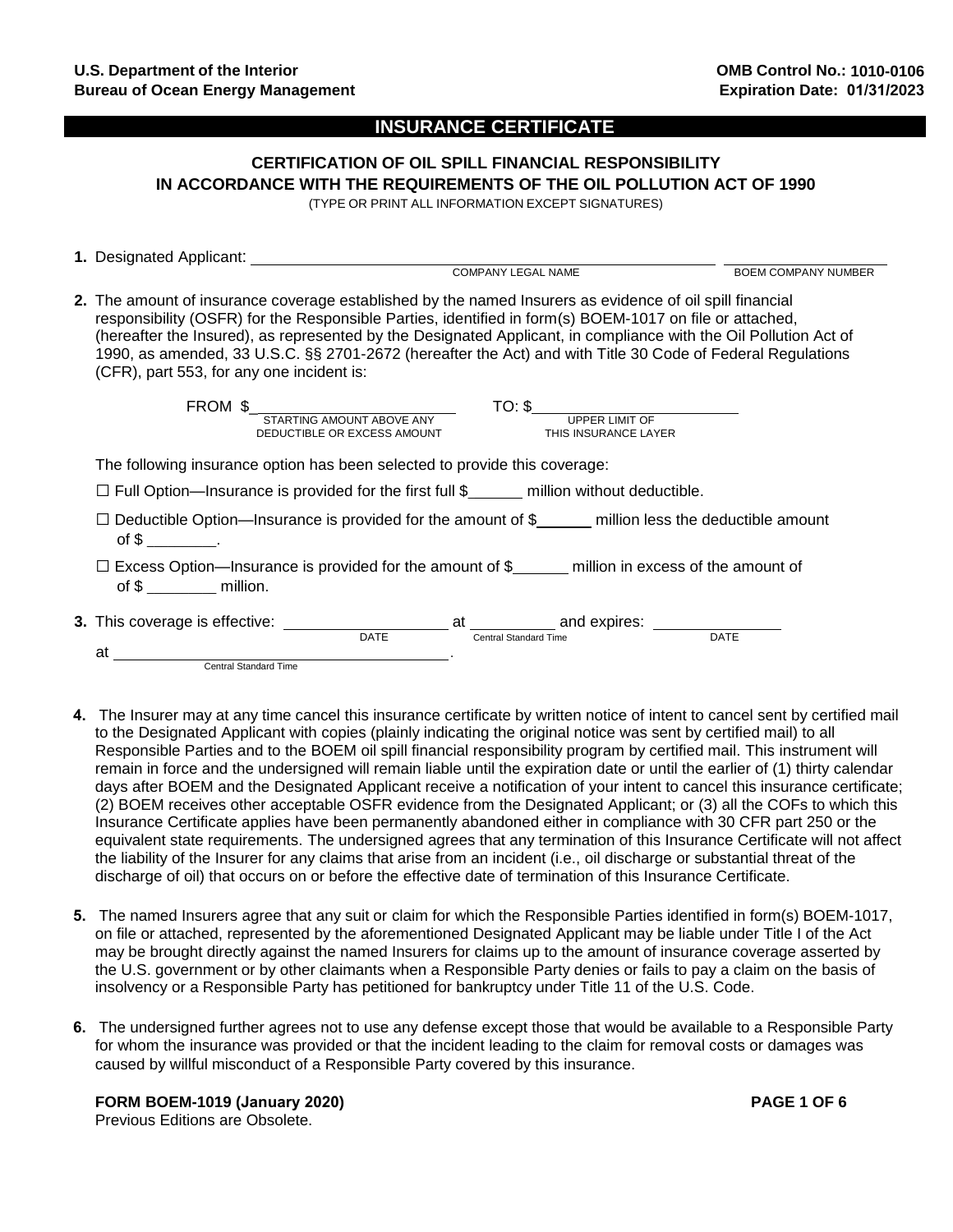- **7.** The undersigned Responsible Party further agrees, pursuant to the requirements of 30 CFR 553.15, to notify the BOEM oil spill financial responsibility program in the event the Responsible Party is no longer able to maintain evidence of oil spill financial responsibility to the extent stated in section 2 above.
- **8.** The Designated Applicant must, no later than the first calendar day of the fifth month after the close of the Insurer's fiscal year or expiration if earlier, submit either a renewal of this insurance or other acceptable evidence of financial responsibility.
- **9.** Insurance agent or broker for this Insurance Certificate:

|                                | <b>COMPANY NAME</b>      | <b>BOEM COMPANY NUMBER</b> |                                     |
|--------------------------------|--------------------------|----------------------------|-------------------------------------|
|                                | <b>ADDRESS</b>           |                            |                                     |
|                                | <b>CITY</b>              | STATE                      | ZIP CODE<br>COUNTRY (If not U.S.A.) |
| AREA CODE and TELEPHONE NUMBER | AREA CODE and FAX NUMBER |                            | <b>E-MAIL ADDRESS</b>               |

**10.** As an Authorized Representative of the insurance agent or broker identified above, I certify that the information contained in this Insurance Certificate is accurate and correct, that quota shares total 100 percent for this Insurance Certificate, and that this Insurance Certificate and the named Insurers, complies with the requirements stated in 30 CFR 553.29. The identified insurance agent or broker agrees to maintain and provide to the Designated Applicant and BOEM, on demand, any delegations of authority to a broker or an underwriter of another insurer or underwriting manager to bind a named Insurer to all risks and liabilities specified in Title I of the Act.

| <b>NAME</b> | SIGNATURE |
|-------------|-----------|
|             |           |
|             |           |
| TITLE       | DATE      |
|             |           |
|             |           |

**11.**The named Insurers, listed below, certify that the Insured is insured by the named Insurers for the offshore facilities, as specified below, against liability for removal costs and damages to which the Insured could be subjected under Title I of the Oil Pollution Act and 30 CFR 553 within the insurance layer specified.

The following offshore facility coverage option has been selected:

- □ General Option—All covered offshore facilities for which the named Designated Applicant serves in that capacity.
- $\Box$  Schedule Option— All covered offshore facilities on the Designated Applicant's attached information form and schedule of properties forms, effective

**DATE**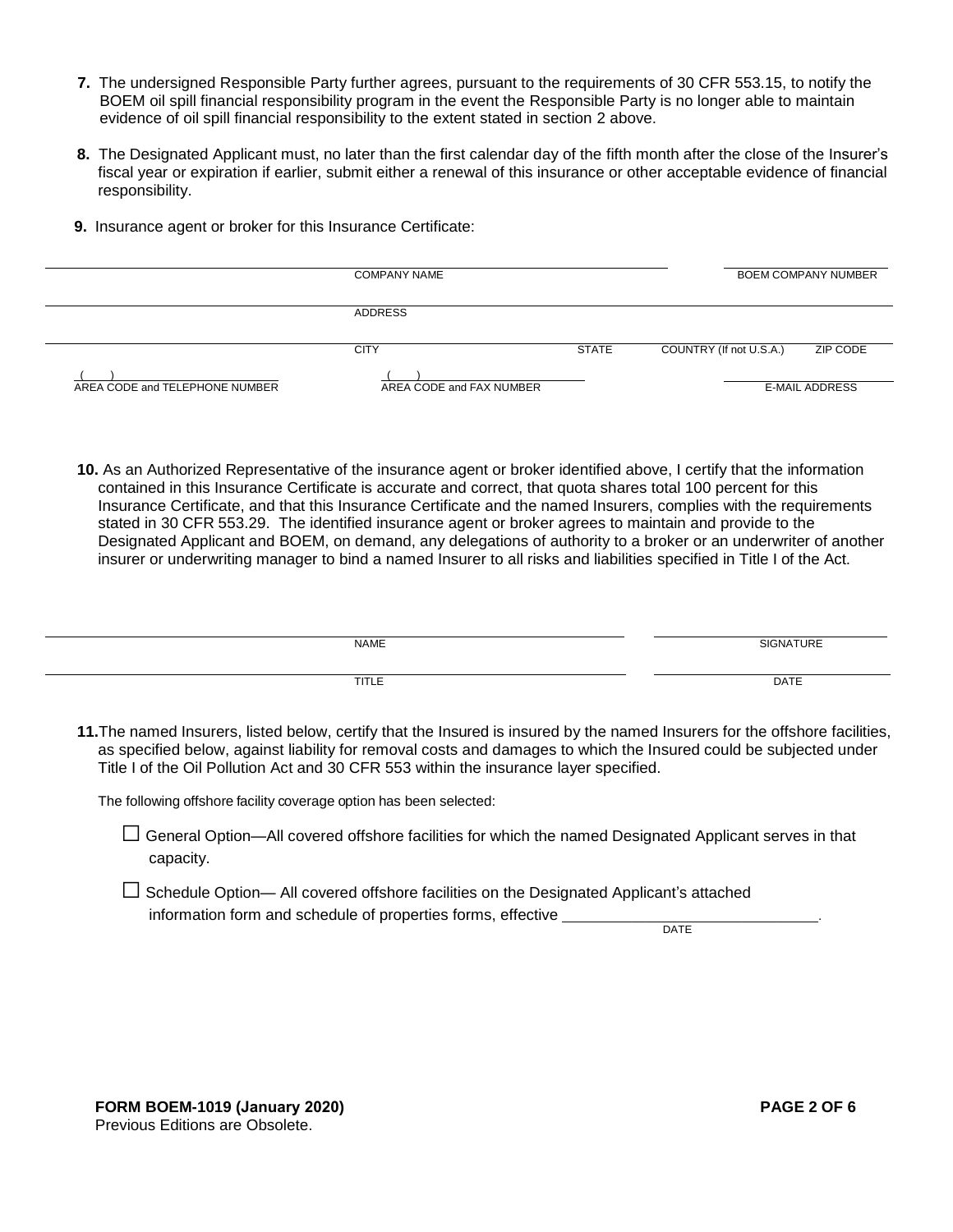### **12.** The named Insurers designate the following U.S. Agent for Service of Process for this Insurance Certificate:

|                                | <b>NAME</b>                                                                                                                                                                                             |              | <b>BOEM COMPANY NUMBER</b> |
|--------------------------------|---------------------------------------------------------------------------------------------------------------------------------------------------------------------------------------------------------|--------------|----------------------------|
|                                | <b>ADDRESS</b>                                                                                                                                                                                          |              |                            |
|                                | <b>CITY</b>                                                                                                                                                                                             | <b>STATE</b> | <b>ZIP CODE</b>            |
| AREA CODE and TELEPHONE NUMBER | AREA CODE and FAX NUMBER                                                                                                                                                                                |              | <b>E-MAIL ADDRESS</b>      |
|                                | 13. In witness whereof, the Designated Applicant for the Responsible Parties and the named Insurers have<br>executed this instrument on the ______________ day of ____________________.<br><b>MONTH</b> |              |                            |
|                                |                                                                                                                                                                                                         | <b>YEAR</b>  |                            |
|                                | Designated Applicant for the Responsible Parties named herein:                                                                                                                                          |              |                            |
|                                | SIGNATURE OF AUTHORIZED REPRESENTATIVE OF DESIGNATED APPLICANT                                                                                                                                          |              |                            |
|                                | NAME OF AUTHORIZED REPRESENTATIVE OF DESIGNATED APPLICANT                                                                                                                                               |              |                            |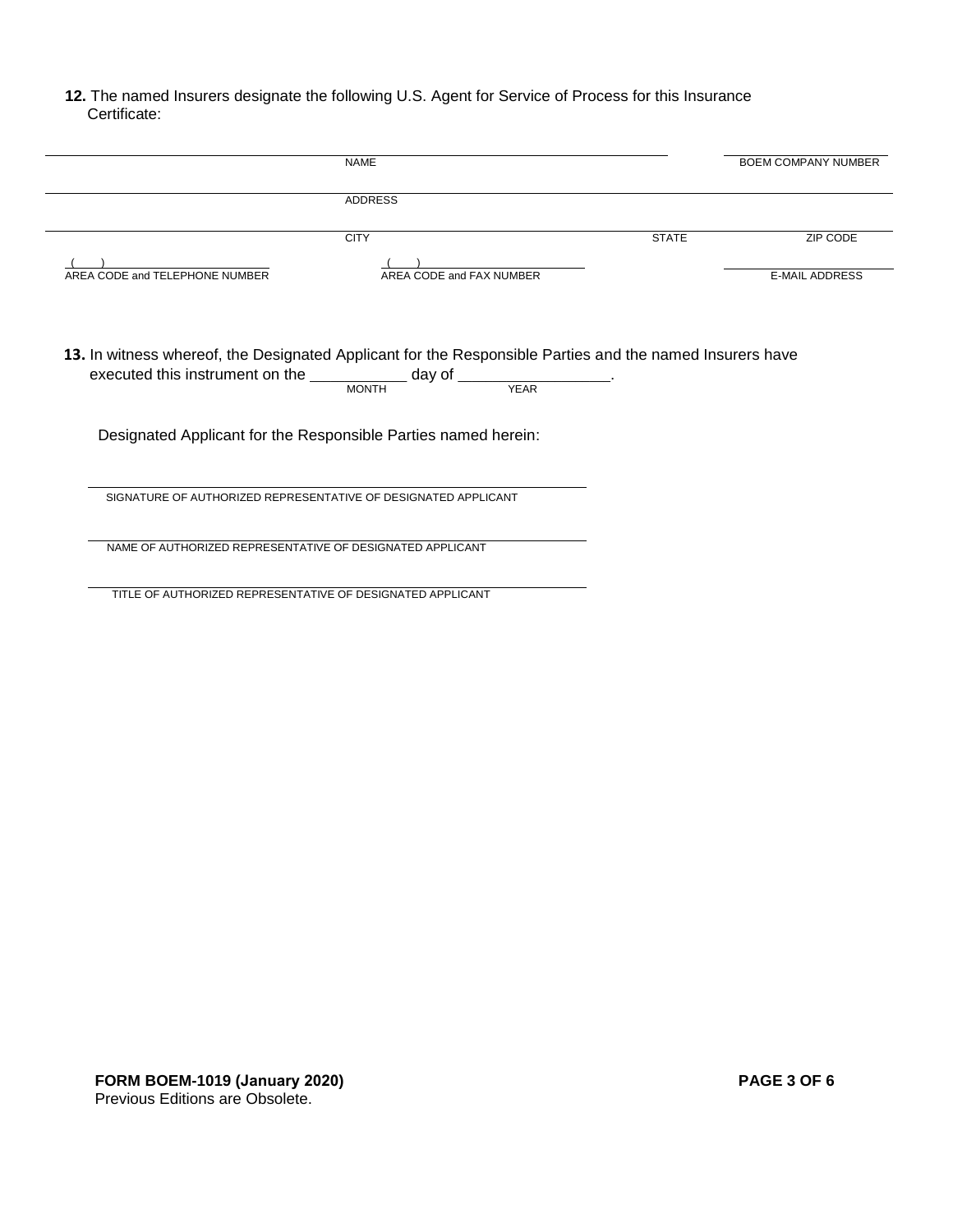**14.** The following named Insurers hereby certify their participation on this.

| <b>BOEM ID</b><br><b>NUMBER</b> | <b>INSURER'S NAME</b>              | <b>QUOTA</b><br><b>SHARE</b> | <b>AUTHORIZED SIGNATURE</b> | NAME AND TITLE OF<br><b>BINDING OFFICIAL</b> | <b>INSURANCE</b><br><b>RATING</b> | <b>INSURANCE</b><br><b>RATING</b><br><b>SERVICE</b> | <b>DATE OF</b><br><b>RATING</b><br>(MM/YY) |
|---------------------------------|------------------------------------|------------------------------|-----------------------------|----------------------------------------------|-----------------------------------|-----------------------------------------------------|--------------------------------------------|
|                                 |                                    |                              |                             |                                              |                                   |                                                     |                                            |
|                                 |                                    |                              |                             |                                              |                                   |                                                     |                                            |
|                                 |                                    |                              |                             |                                              |                                   |                                                     |                                            |
|                                 |                                    |                              |                             |                                              |                                   |                                                     |                                            |
|                                 |                                    |                              |                             |                                              |                                   |                                                     |                                            |
|                                 |                                    |                              |                             |                                              |                                   |                                                     |                                            |
|                                 |                                    |                              |                             |                                              |                                   |                                                     |                                            |
|                                 |                                    |                              |                             |                                              |                                   |                                                     |                                            |
|                                 |                                    |                              |                             |                                              |                                   |                                                     |                                            |
|                                 |                                    |                              |                             |                                              |                                   |                                                     |                                            |
|                                 | <b>SUBTOTAL OF</b><br><b>QUOTA</b> |                              |                             |                                              |                                   |                                                     |                                            |

If additional space is required, additional copies of this page may be attached as continuation pages.

**FORM BOEM-1019 (January 2020) PAGE 4 OF 6** 

Previous Editions are Obsolete.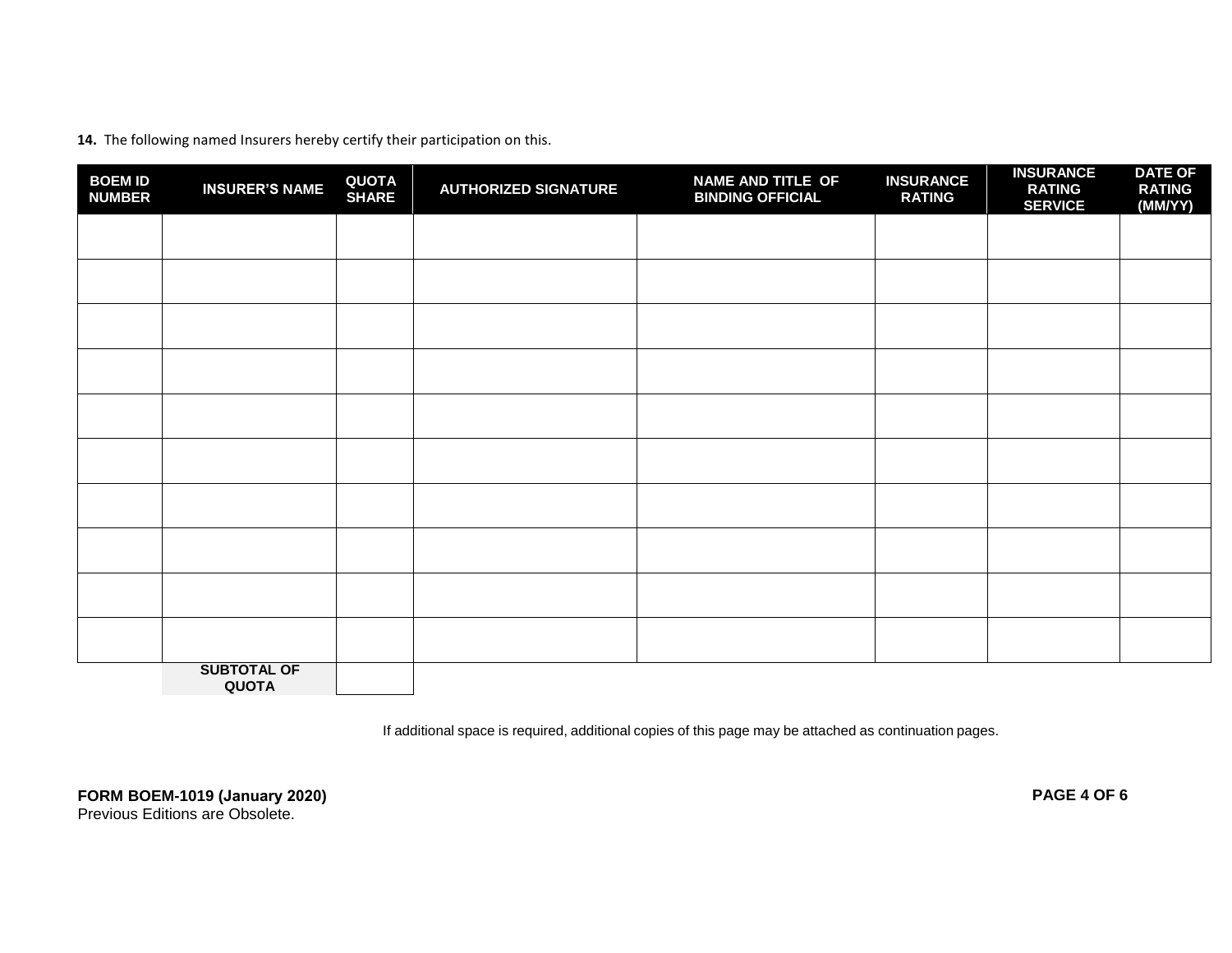**14.** The following named Insurers hereby certify their participation on this (continued).

| <b>BOEM ID</b><br><b>NUMBER</b> | <b>INSURER'S NAME</b>       | <b>QUOTA</b><br><b>SHARE</b> | <b>AUTHORIZED SIGNATURE</b> | NAME AND TITLE OF BINDING<br><b>OFFICIAL</b> | <b>INSURANCE</b><br><b>RATING</b> | <b>INSURANCE</b><br><b>RATING</b><br><b>SERVICE</b> | <b>DATE OF</b><br><b>RATING</b><br>(MM/YY) |
|---------------------------------|-----------------------------|------------------------------|-----------------------------|----------------------------------------------|-----------------------------------|-----------------------------------------------------|--------------------------------------------|
|                                 | SUBTOTAL FROM PREVIOUS PAGE |                              |                             |                                              |                                   |                                                     |                                            |
|                                 |                             |                              |                             |                                              |                                   |                                                     |                                            |
|                                 |                             |                              |                             |                                              |                                   |                                                     |                                            |
|                                 |                             |                              |                             |                                              |                                   |                                                     |                                            |
|                                 |                             |                              |                             |                                              |                                   |                                                     |                                            |
|                                 |                             |                              |                             |                                              |                                   |                                                     |                                            |
|                                 |                             |                              |                             |                                              |                                   |                                                     |                                            |
|                                 |                             |                              |                             |                                              |                                   |                                                     |                                            |
|                                 |                             |                              |                             |                                              |                                   |                                                     |                                            |
|                                 |                             |                              |                             |                                              |                                   |                                                     |                                            |
|                                 |                             |                              |                             |                                              |                                   |                                                     |                                            |
|                                 | <b>TOTAL QUOTA SHARE</b>    |                              |                             |                                              |                                   |                                                     |                                            |

**(MUST EQUAL 100%)**

If additional space is required, additional copies of this page may be attached as continuation pages.

**FORM BOEM-1019 (January 2020) PAGE 5 Of 6** 

Previous Editions are Obsolete.